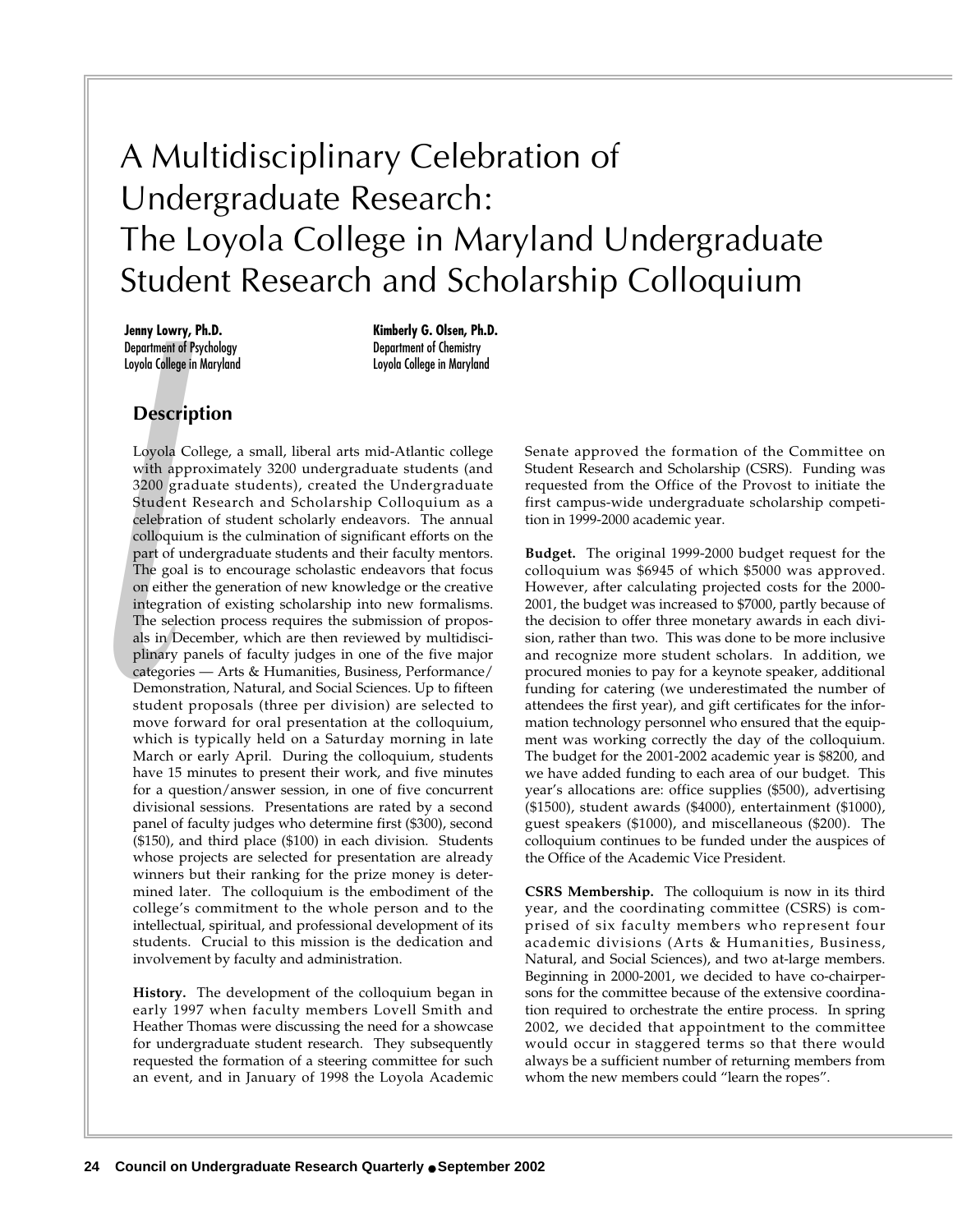

Loyola College Undergraduate Student Research and Scholarship Colloquium finalists with their faculty mentors.

## **Administration**

Planning the colloquium is a year-long process, beginning in August of an academic year, and culminating in the colloquium itself in late March or early April. Administration can be thought of in eight distinct components:

**Initial Planning and Statement of Objectives.** One of the first tasks was to define scholarship on as broad a level as possible. Because students from all divisions are eligible to submit proposals, the program description needed to be inclusive in its language. The following characteristics of scholarly enterprise were finally agreed upon:

Student-scholarship is an intellectual undertaking that creates something that did not exist before, is substantive to the discipline, and is communicated to others. Expressions of student-scholarship generate one or more of the following: knowledge about ourselves and our universe, new insights, and new technologies and applications of knowledge that can benefit humankind. The aim of student-scholarship can be discovery, artistic creativity, integration, or application.

We then drafted a flowchart to illustrate each of the aforementioned areas (see **www.loyola.edu/studentresearch**). The next task was to devise an arena in which students would present their scholarship.

After much discussion, the committee decided to create a scholarly competition, rather than an open forum for presentation of all submissions. This decision was based on the ideal of stimulating interest in the program, recognizing excellence in research, fostering the professional development of the participants, and highlighting (to the broader student body) the importance the college places on these endeavors. Students would compete in one of five academic areas: arts and humanities, business, natural and social sciences, and performance/demonstration. The latter category was created to recognize the applied arts and sciences, regardless of discipline. A framework for the process was then devised, including the format of student proposal submissions, criteria for judging and selection, presentation of the projects, final judging, and awarding of monies.

**Publicizing the Overall Competition.** Initially, much of the publicity surrounding this event centered upon informing faculty about the new colloquium through pamphlets, emails, and our web site, and encouraging them to advise students whose research they were mentoring to submit a proposal. Loyola has a strong tradition in undergraduate research, and has several programs in place to facilitate student scholarship. For example, the Hauber Memorial Summer Research Fellowship Program funds fifteen to twenty students each summer to interact closely with research mentors in the natural sciences and engineering. Funds for student scholarship are also available through the Center for Humanities and the Catholic Studies Program, as well as through funding received through grants to faculty members. As the colloquium was a new endeavor for Loyola, it was imperative that faculty members demonstrate support and personal involvement, in addition to encouraging student participation. As the years have progressed, students have begun to seek out faculty mentors with the hopes of entering a project for the colloquium. Significant publicity was gained from coverage of events by the college newspaper, advertisements on the college television

**focus**<br> **undergraduate research celebration days**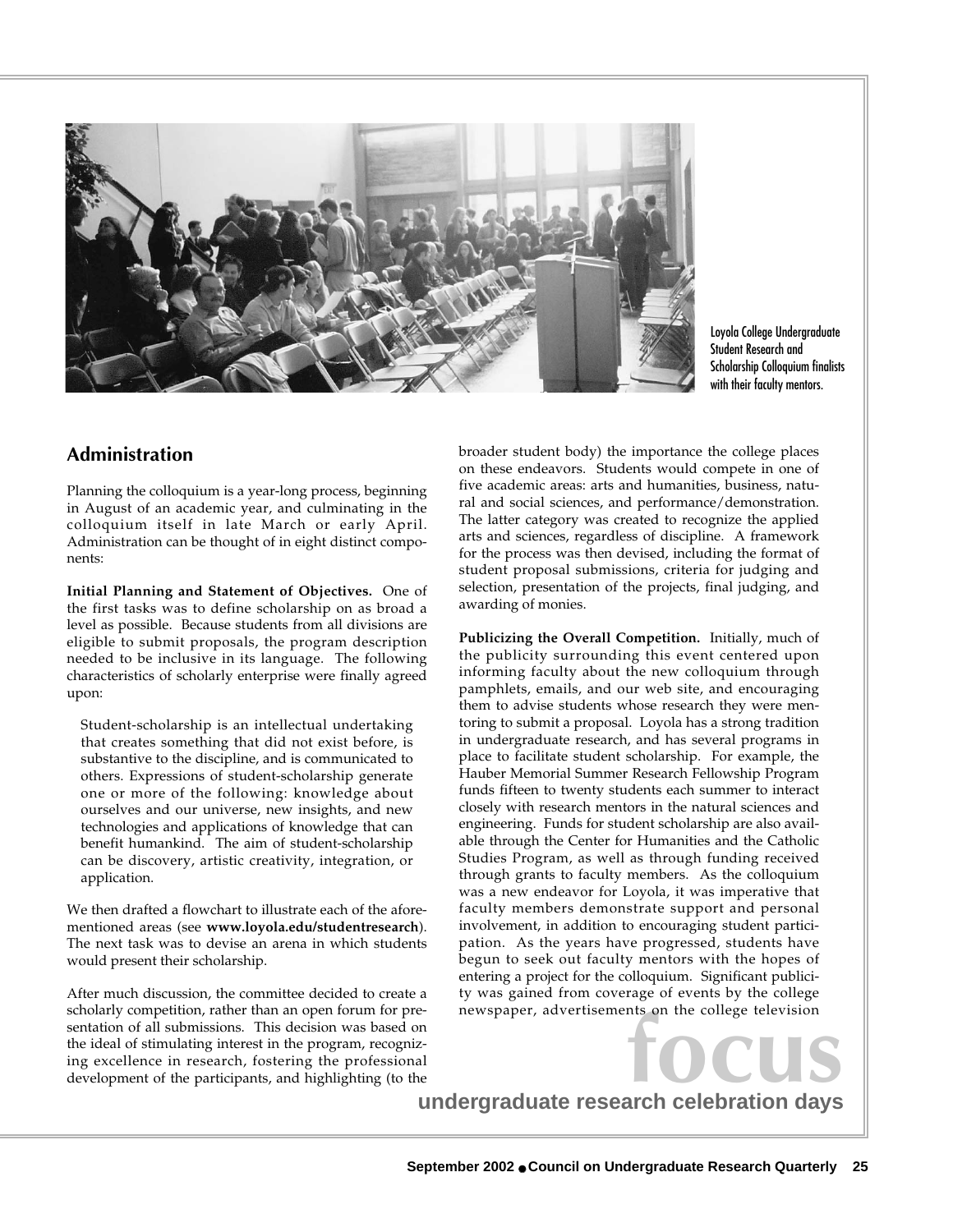

In his demonstration of acoustical special effects, Chris Thompson plays a few riffs on the guitar. Thompson received First Place in the Performance/ Demonstration Division for his project: "DSPFXG: Digital Signal Processing Effect for Guitar."

network, emails to faculty and students, as well as posters placed liberally across campus. All publicity directed students and faculty to the colloquium web site (**www.loyola.edu/studentresearch**) which provided information on the application process, the proposal submission criteria, the nature of the colloquium, and the monetary awards for those whose projects were selected. Similar publicity methods were also utilized to promote attendance at the colloquium.

**Student Submission of Proposals.** Students are required to submit a proposal at the end of the fall semester preceding the colloquium. Initially, the application deadline was February 1, and only completed projects were accepted. However, in the second year, the program was expanded to include work that would be completed the spring semester, prior to the colloquium. This was an important modification, because many departments traditionally conduct senior research projects in the spring term, and these students were now eligible to apply for the colloquium. This change also affected the judging criteria for all submissions, as students are judged during the oral presentations on their completed work. We have had one student presenter who did not complete his project; he presented pilot data, and received 3rd place because he did not meet the stipulation of completing his project.

In all cases, students must enlist a faculty mentor/sponsor before they may submit a proposal. We believe that the student-mentor interaction is a critical component in the development of undergraduate scholars. The undergraduates are still in the process of learning what scholarship entails; observing the actions of their mentors in a one-to-one relationship on the research project is an excellent opportunity for learning. In addition, student submissions are modeled after our Faculty Summer Research Grant proposals with which most faculty members are familiar, so the students' proposals are enhanced by their faculty mentors' experience in this area. For example, the Faculty Summer Research Grant Program stresses the readability of proposals across disciplines, also an important factor in the student colloquium. Since colloquium proposal submissions are evaluated by faculty members from a variety of disciplines within each division, technical jargon is discouraged. Students are encouraged to write for a general audience, as are their mentors when they apply for analogous summer research grants.

Loyola stresses the importance of integrity and academic honor. Thus far, we have never heard of problems with faculty mentors writing students' proposals in order to further their own programs of research.

**Faculty Judging.** After the proposal submission deadline in December, the CSRS meets to prepare the submissions for judging. The committee removes student and faculty identifying information, and assembles packets of related submissions and relevant judging criteria to be sent to the first round judges. These judges are solicited from among the college faculty, and comprise the five major divisions. For example, judges in the Social Sciences Division include one faculty member from each of the following departments: education, political science, psychology, and sociology. In the case of the Performance/ Demonstration Division, faculty judges are selected to match the student entries. For example, if students from the chemistry and history departments submit performance/demonstration proposals, then faculty judges from the chemistry and history departments are solicited. Complete packets are sent to each division's judges in early January.

Faculty judges blindly rate each proposal, for their division, on Phase I criteria. Phase I criteria consist of six questions which assess such areas as student's statement of purpose of the project, use of appropriate methodology, incorporation of pertinent knowledge from existing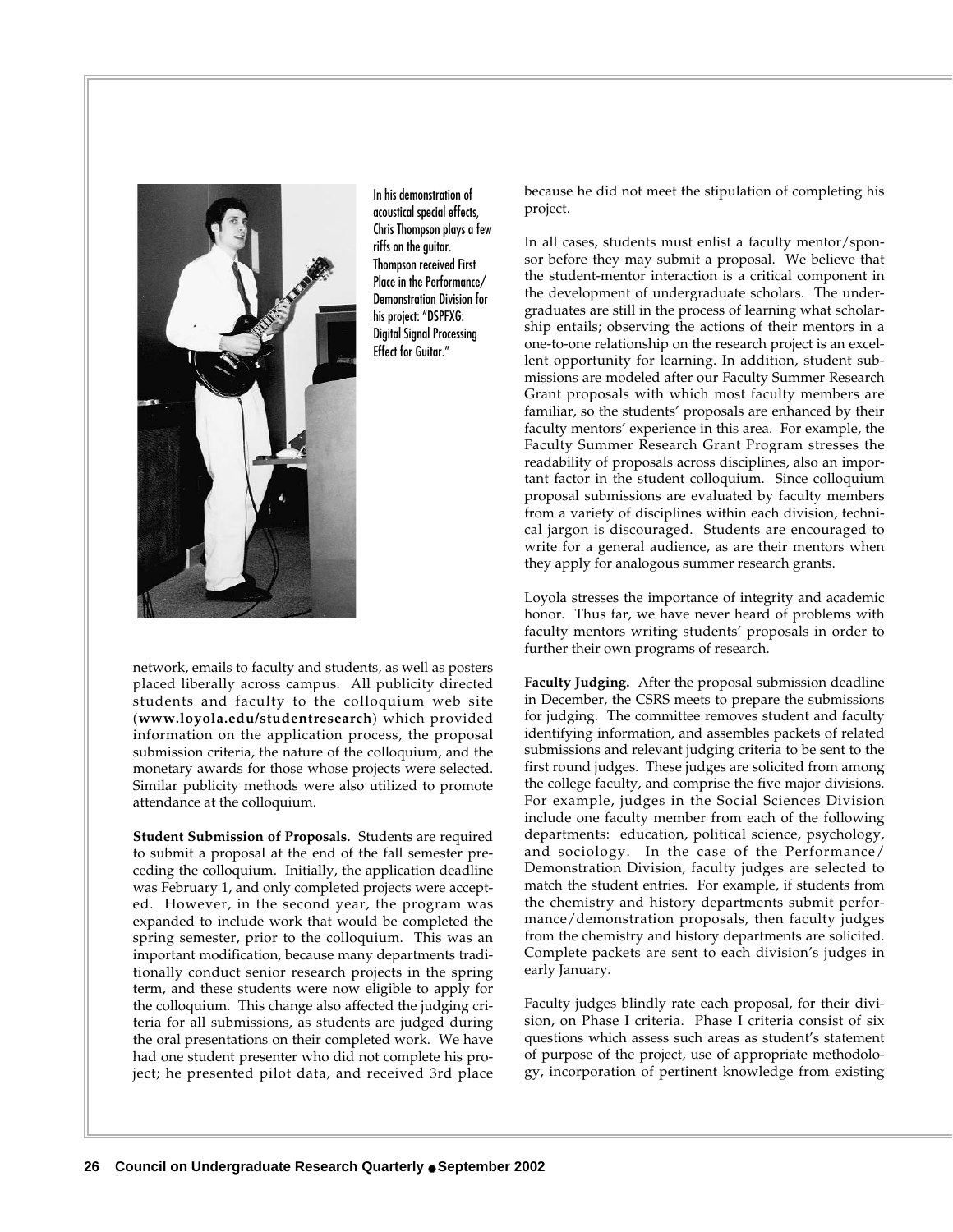literature, grammar, syntax, and professionalism of writing. Each question is rated on a four-point Likert-type scale that ranges from "strongly agree" to "strongly disagree." Division judges then meet and choose up to three proposals that will be sent forward. These proposals are presented orally months later at the colloquium and are then rated by a second team of faculty judges on the original Phase I criteria, as well as Phase II criteria which address the quality of oral presentations themselves. Then a final, overall rating is calculated for each presentation.

Ideally, fifteen projects representing the five domain areas will have been sent forward to the colloquium. However, judges are instructed that they need not send forward three projects, if all three are not sufficiently meritorious. This has happened in both the 2000-2001 and 2001-2002 years. One issue the CSRS is currently debating is whether to give students feedback from the Phase I judges, regardless of whether their project moves forward. Another issue is whether we should start paying faculty for participating as judges. We hope to have decisions on these issues for the 2002-2003 academic year.

**Notification and Preparation of Student Finalists.** Round One judges inform the CSRS committee of their selections by February 15th. The committee notifies students and their mentors by March 1st. Students whose projects have been selected for presentation are sent a letter of congratulations, as well as instructions on collaboration with their faculty mentor on the preparation for their presentation. Student finalists' parents are also sent a letter acknowledging their son or daughter's accomplishment, and an invitation to attend their presentation at the colloquium.

**Colloquium.** Colloquium Day is comprised of four parts: The introductions, the presentations, the luncheon, and the awards. Throughout the day, the focus is on the celebratory nature of the colloquium and the fact that all finalists have already achieved a significant honor by being invited to present. To demonstrate the importance of the colloquium and the students' achievements, we believe it is essential for members of the administration to be involved by welcoming the students, faculty, family, and friends, and by presenting the awards at the end of the colloquium.

The presentations are divided into five concurrent sections for each of the divisions. Each student prepares a fifteen-minute presentation, with five additional minutes set aside for questions from the judges and audience, and five minutes between presentations. The student presentations are timed; students are stopped if they exceed the time limit to assure fairness and professionalism. Round Two judges, who are solicited in a similar manner to Round One judges (i.e. by division), attend their divisional session and rate the students presentations, giving equal weighting to Phase I and Phase II criteria. (Phase II criteria assess the students' organization, oral presentation, professionalism, command of the subject matter, etc.) Most students create audio-visual presentations; these are highly practical due to the large number of hightechnology classrooms on campus. Guests are encouraged to move from room to room to experience a wide variety of talks, and the presentations are timed to begin and end concurrently to facilitate attendance at different divisional sessions and foster a spirit of multidisciplinary appreciation. The sessions are run concurrently, allowing us to perform the entire event in a fraction of the time necessary for sequential presentation. This maximizes student, faculty, and administrative attendance.

After the three presentations in each division, lunch is provided for students and guests while the judges meet to deliberate on first, second, and third place awards. The awards ceremony includes a keynote address from an invited speaker. This speech is geared toward the importance of student scholarship in the broadest sense, and helps the audience focus on undergraduate research and scholarship as a whole. Awards are announced and presented by appropriate members of the administration (e.g. arts and humanities awards by the Dean of Arts and Science). The fifteen students who presented (three per division) each receive their certificates and letters indicating when they may collect their first place (\$300), second place(\$150), or third place(\$100) monies. Of course, if fewer than the maximum fifteen proposals were sent on by the Round One judges for presentation, then fewer prizes are awarded.

## **Evolutionary Process: Successes and Changes**

five concurrent sessions. This<br>missions, and twelve were cho-<br>or presentation. Interestingly,<br>**arch celebration davs** 1. The colloquium is now in its third year, and it appears to become more successful each year. The first year of the colloquium there were eight submissions, and eight projects were accepted and presented in three concurrent sessions. The second year there were 17 applications; thirteen went forward to the colloquium and were presented in five concurrent sessions. This year there were 17 submissions, and twelve were chosen to move forward for presentation. Interestingly,

**undergraduate research celebration days**